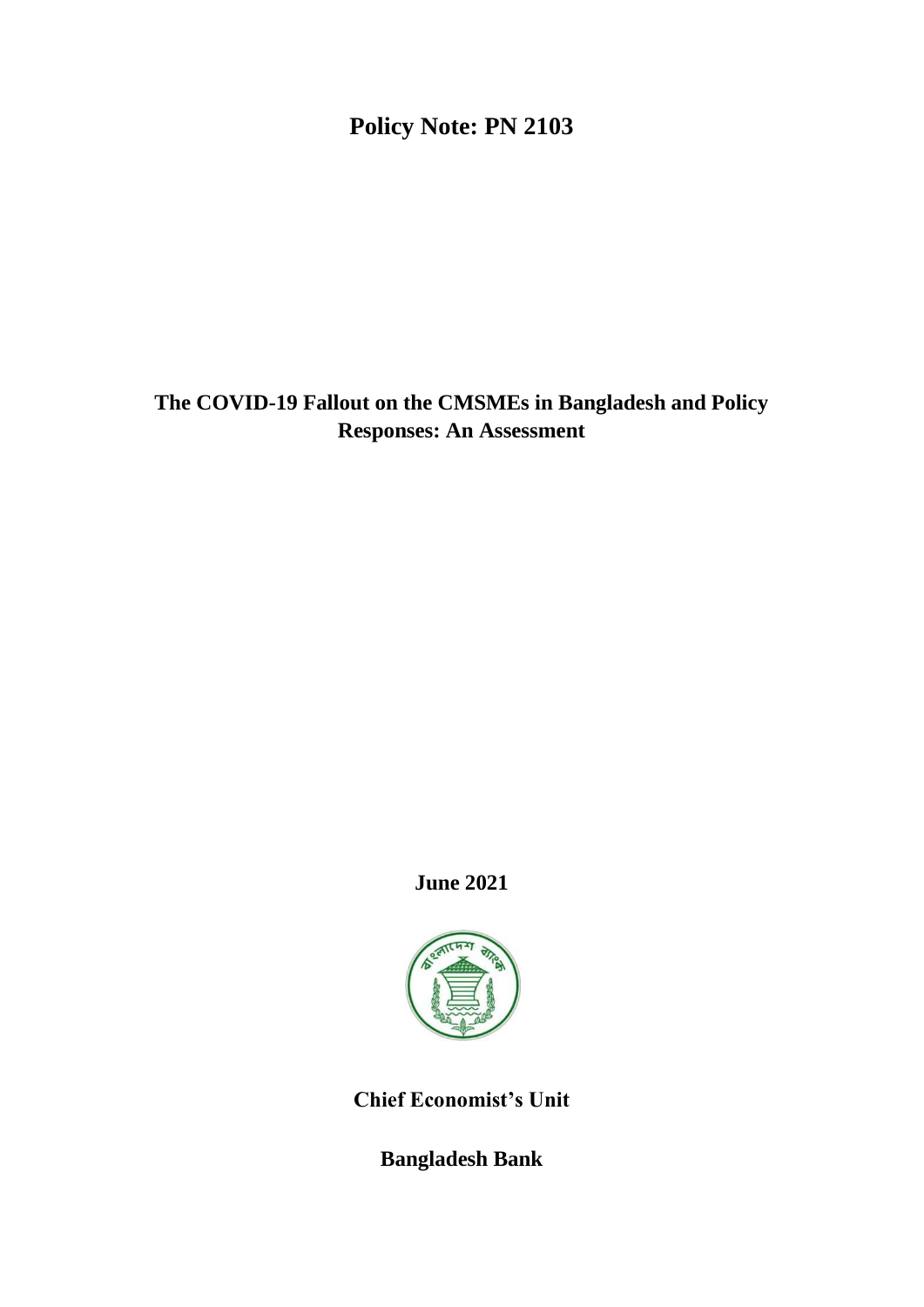#### **Policy Note: PN 2103**

# **The COVID-19 Fallout on the CMSMEs in Bangladesh and Policy Responses: an Assessment<sup>1</sup>**

#### **Abstract**

*This note attempts to assess the fallout of the COVID-19 to the CMSMEs, status of stimulus package, resilience of credit policies, loan disbursements and its contribution to the economy. The analysis suggests that the stimulus package, credit guarantee scheme, collateral free loan, concessional interest rate (4 percent), and start-up fund along with the existing credit policies are quite supportive and resilient to the pandemic stricken CMSMEs. Available data show that about 74 percent of stimulus fund has been disbursed to 96 thousand entrepreneurs till May 2021. The activities of the CMSMEs have started to revive from Q3 of 2020 reflected in loan disbursement amount as growth of loan increased to cottage, micro and small enterprise in Q4 of 2020 over Q4 of 2019. It is likely that the access to loan by the CMSMEs expand in the coming quarters as broad based economic activities picking up.* 

#### **I. Introduction**

The CMSMEs has emerged as an engine of growth in Bangladesh like other any developing countries. The sector's contribution in terms of employment generation, economic value addition and business activities is enormous. But the COVID-19 has hit the CMSMEs hard and impacting them on several dimensions, i.e., business shutdown, output and job loss, sale and income fell because of nationwide shut down of 66 days during the second quarter in 2020. In response to the fallout of the COVID-19, Government and Bangladesh Bank took several polices for the CMSMEs to mitigate their distress including stimulus package of BDT 200 billion working capital financing with 4 percent interest rate, refinance scheme of BDT 100 billion against this working capital financing, credit guarantee scheme and start-up-fund apart from existing financing facilities.

The shocks of the COVID-19 pandemic were divergent and varied over larger to smaller firms. The effects on cottage, micro, and small enterprises were more severe because of higher levels of vulnerability and lower resilience related to their size. The several studies find that most of the firms loss their output, revenue reduction due to shrunken demand, pending payments, widened income gap across gender, access to bank finance difficulties, concentration of stimulus packages to the larger firms, and most importantly the lack of a proper database of all categories of enterprises and slow recovery of the smaller firms. Many think-tank, policy maker and researcher argue that the current CMSMEs policies and financing need some revisions to cope with the pandemic induced losses. In this backdrop, this note attempts to assess the fallout of the COVID-19 on the CMSMEs, status of stimulus package, resilience of credit policies, loan disbursements and its contribution to the economy.

#### **II. The Contribution of CMSMEs to Economic Growth and Employment Generation**

Real GDP grew, on average, above 7.0 percent up to FY19, since FY16. The growth slipped to 5.24 percent in FY20 from 8.15 in FY19 owing to the fallout of the COVID-19 pandemic. However, it was ranked in the top five fastest-growing emerging economies (World Bank, 2019). The Major portions of the growth came from the industry sector particularly from the manufacturing which comprised with cottage, micro, small and mediumsized enterprises (CMSMEs). The manufacturing sector has registered a growth rate of 14.70 percent in FY19 (BB, 2019-20) making it the main contributor to the growth of Industry sector. With about 7.8 million CMSME

<sup>&</sup>lt;sup>1</sup>The authors are Nasrin Akther Lubna, Deputy Director, Md. Abir Hossain, Assistant Director, and Dr. Md. Ezazul Islam, General Manager, Chief Economist's Unit, Bangladesh Bank. The authors are grateful to Dr. Md. Habibur Rahman, Executive Director, Bangladesh Bank for suggesting new explorations that led to a better understanding of the findings of the study. The views expressed in the note are the authors' own and do not reflect that those of Bangladesh Bank.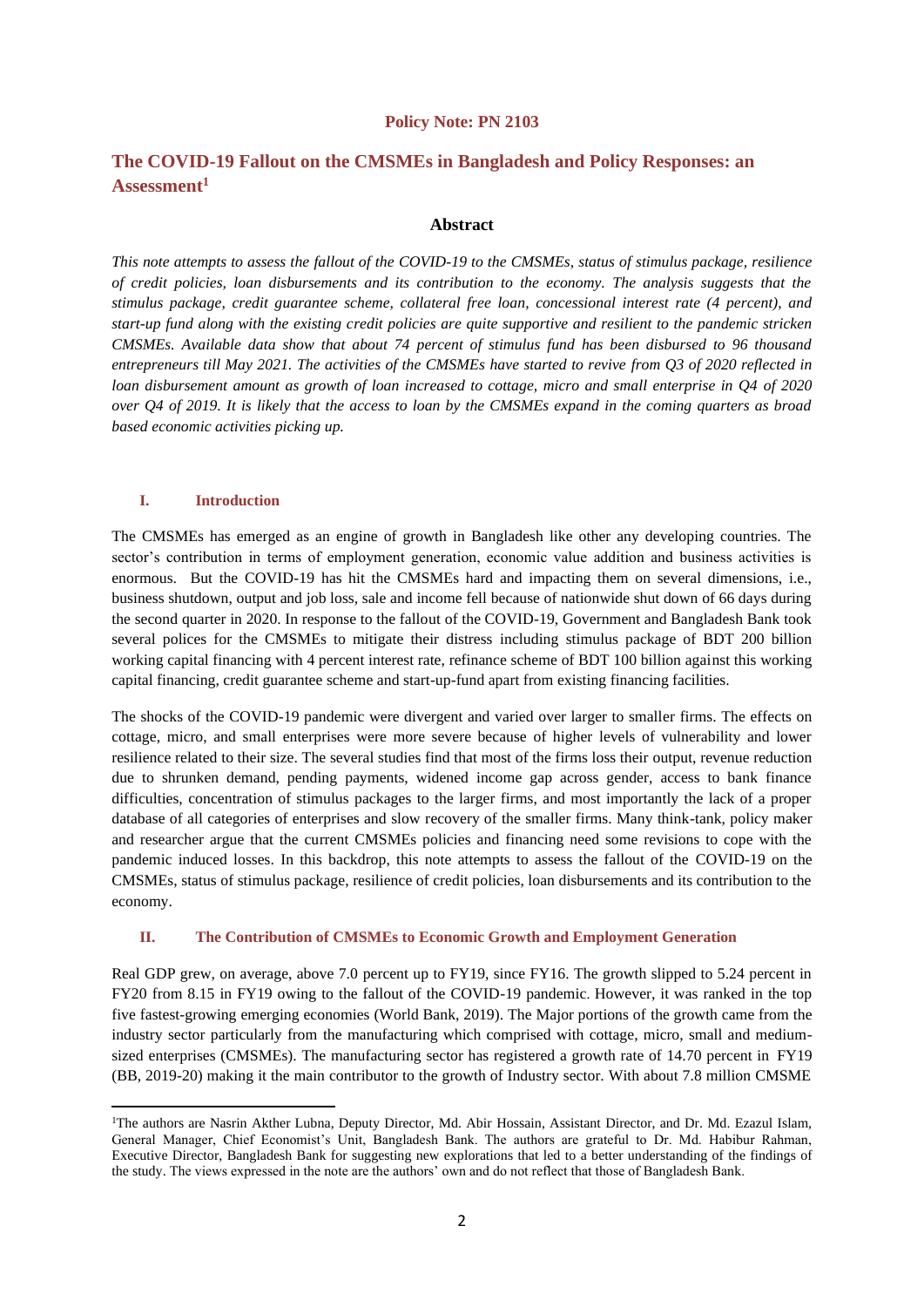units the sector is contributing almost 25 percent of GDP, 11 percent of total industrial establishment, 30 percent of total industrial employment and 40 percent of total manufacturing output (ADB, 2015; BBS, 2013). Basically most of the establishments of the CMSMEs are labour intensive which creates employment opportunity for available and cheap labour force. In the same time the cheap labor has made the CMSMEs the fastest growing sector. However, CMSMEs growth decelerated somewhat by the COVID-19 pandemic.

| <b>Type</b>   | <b>Establishments</b> |         |          | <b>Total Person Engaged (TPE)</b> |          |         |  |
|---------------|-----------------------|---------|----------|-----------------------------------|----------|---------|--|
|               | Total                 | Percent | Total    | Percent                           | Male     | Female  |  |
| Cottage       | 6842884               | 87.52   | 13168327 | 53.75                             | 11759565 | 1408762 |  |
| Micro         | 104007                | 1.33    | 558870   | 2.28                              | 435043   | 123827  |  |
| <b>Small</b>  | 859318                | 10.99   | 6600685  | 26.94                             | 5844088  | 756597  |  |
| Medium        | 7106                  | 0.09    | 706112   | 2.88                              | 538526   | 167586  |  |
| Large         | 5250                  | 0.07    | 3466856  | 14.15                             | 1871910  | 1594946 |  |
| Total         | 7818565               | 100     | 24500850 | 100                               | 20449132 | 4051718 |  |
| <b>CMSMEs</b> | 7813315               | 99.93   | 21033994 | 85.85                             | 18577222 | 2456772 |  |

### **Table: 1 CMSME Establishments and Total Person Engaged by Categories**

Source: Economic Units Census -2013, Bangladesh Bureau of Statistics

#### **Table: 2 Growths of CMSMEs in Bangladesh**

| <b>Economic Units</b> | 2013    | 2003    | Annual Growth Rate during 2003-2013 (In percent) |
|-----------------------|---------|---------|--------------------------------------------------|
| <b>Total</b>          | 4514091 | 2991249 | 4.20                                             |
| Cottage + Micro       | 3731676 | 2911359 | 2.51                                             |
| <b>Small</b>          | 770063  | 72935   | 26.58                                            |
| <b>Medium</b>         | 7105    | 3266    | 8.08                                             |

Source: Economic Units Census -2013, Bangladesh Bureau of Statistics and Author's calculation

#### **Table: 3 Employment (TPE) Growths in CMSMEs in Bangladesh**

| <b>Economic Units</b> | 2013     | 2003    | Annual Growth Rate during 2002-2013 (In percent) |
|-----------------------|----------|---------|--------------------------------------------------|
| <b>Total</b>          | 19062978 | 9702282 | 6.99                                             |
| Cottage + Micro       | 8499449  | 6861796 | 2.16                                             |
| <b>Small</b>          | 6390577  | 1304935 | 17.22                                            |
| <b>Medium</b>         | 706111   | 221123  | 12.31                                            |

Source: Economic Units Census -2013, Bangladesh Bureau of Statistics and Author's calculation

Sector wise establishment of economic units data show that most of the CMSMEs are cottage industries which constitutes almost 87 percent to the total establishments. These cottage industries play a vital role in employment generation as more than half of the employment came from this subsector (Table 1). The growth trajectory of CMSMEs shows that small industries grew faster with 26.58 percent growth during 2003-2013 followed by medium industries (8.08 percent). Employment generation growth is also larger in small industries between 2003 and 2013 (Table 2 - 3).

With the contribution of the CMSMEs to industrial growth and employment generation, a multipronged strategy has been adopted of which are: The National SME Policy 2019 has been framed; creating equal opportunities for all and ensuring economic empowerment through increased involvement of women in the SME sector; the cluster-based SME Development Strategy is going to be adopted by identifying 117 clusters throughout the country. The government is putting on its endeavor to enhance the contribution of this sector to 32 percent by 2024 (Budget Speech, 2021-2022). To counter the adverse economic impact of the COVID-19 pandemic, a BDT 200 billion capital stimulus package was introduced in April 2020. A broad based strategy are set in the 8th Five Year Plan, 2020-2024, which are : Top most attention will be given to protect the jobs and enhance new jobs in the cottage, micro and small enterprises (CMSEs) that presently employ an estimated 21 million people. This will be done immediately through the provision of low-cost loans through the banking sector. The Bangladesh Bank will work with commercial banks and the non-bank financial institutions how this can be done in a flexible and low-cost manner (GED, 2020)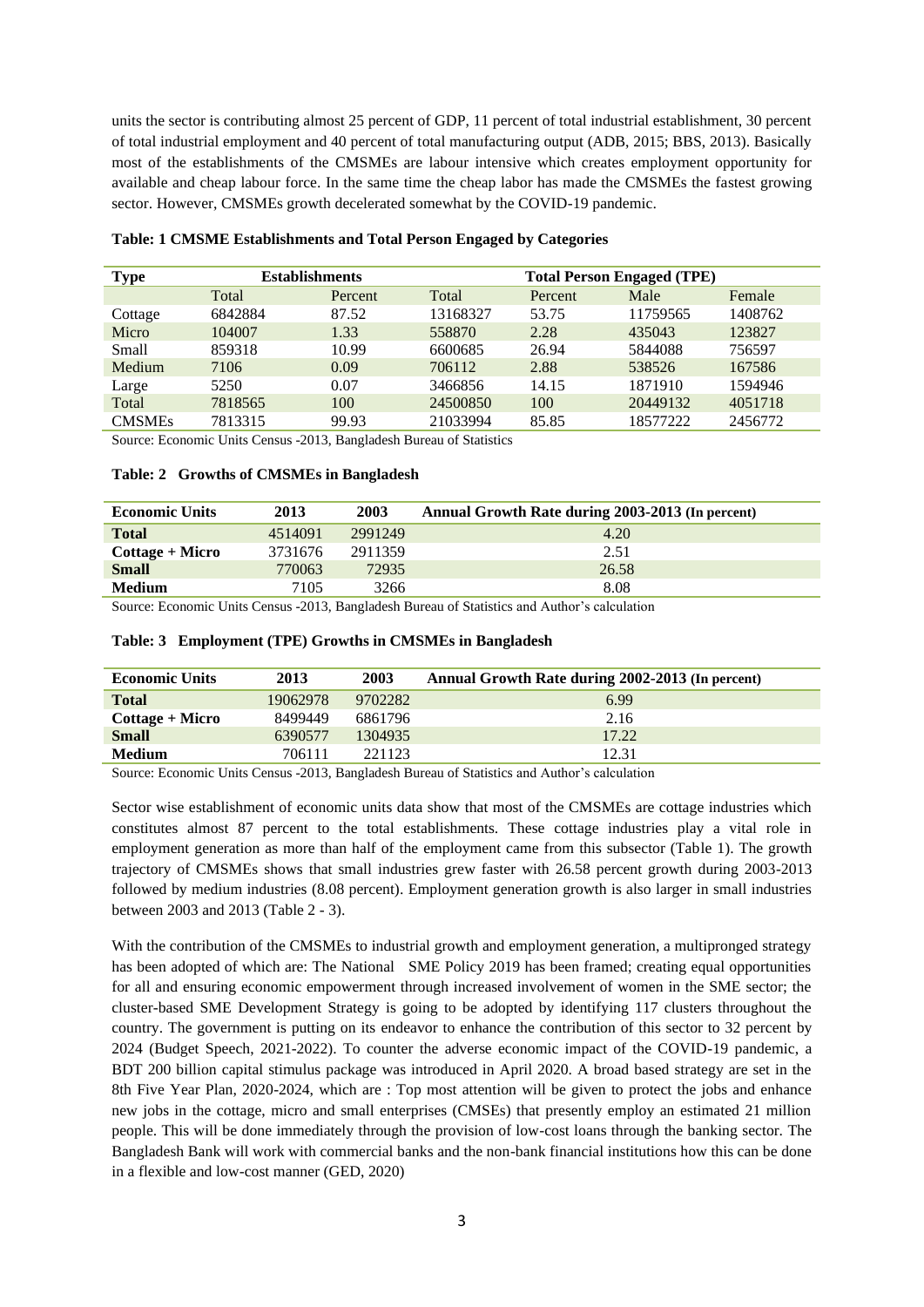#### **III. An Assessment of the Impact of COVID-19 to the CMSMEs**

The CMSMEs was hit hard by the COVID-19 pandemic. There is no concrete estimate of losses of the CMSMEs. The extent of severity of losses of CMSMEs has varied as reflected some studies and, research report conducted by the different research organizations, think-tank and researcher. To assess the pandemic effect on CMSMEs and awareness of stimulus package, a policy brief based on research report is given below.

Hussain (2020a) conducted a survey on 216 firms in 16 BSCIC industrial states to assess the impact of COVID-19 on CMSMEs during the year 2020. The major findings of the survey include:

- The small firms lost their output up to 26 per cent by the end of December 2020 because of the COVID-induced 'holiday' and its subsequent consequences.
- During the period, the micro and medium firms lost 20 per cent of their output as the government had imposed restrictions on movement and shutdown for the months between March and May last year to avert the spread of the corona virus.
- However, 74 per cent firms on an average were more or less affected by the pandemic, according to latest research findings released on Sunday.
- During the three-month period from March to May last year, some 96 per cent of such types of firms (SMEs) were affected
- The micro and medium enterprises have performed better than the smaller ones at the recovery stage.

SANEM (2020) conducts a firm level survey regarding the COVID-19 and Business confidence in Bangladesh and finds that on an average, the large firms performed better compared to the Micro, Small, and Medium enterprises. According to the survey large enterprises are more capable of acquiring the stimulus packages than Micro, Small, and Medium enterprises. Micro and small firms received 18.4 percent of stimulus package provided by the government to address the adverse impact of the pandemic. With regard to medium enterprises, around 42.3 percent firms received benefits from the package. On the other hand large firms acquired 57.3 percent.

Iqbal, et al. (2020) used pre-pandemic survey as baseline and interviews 375 enterprises and 360 workers and finds that the owners predicted a two-third reduction in revenue compared to 2019. According their survey about 74 percent of the CMSMEs was aware of the government incentive package. The predicted reduction is lower for the larger sector. Three in every four SMEs had unsold products in stock that they could not sell due to lockdown. The amount of unsold goods was about 17 percent of the revenue of 2018. Nearly similar portions (15 percent of the revenue of 2018) of enterprises have a sizable amount of pending payments that are likely to be received soon.

Hossain, (2020b) reveals that access to bank finance is the main obstacle for implementing stimulus package for CMSME sector. They also found that less than 40 percent SMEs have access to finance in Bangladesh, and if micro businesses are included, the percentage of small enterprises staying out of bank coverage will be much bigger. As most of them have no access to bank finance, they find it hard to get the stimulus loan. In that case more than 70% MSMEs will be left out of the benefit of the government's COVID-19 stimulus for the MSME sector.

Khatun, et. al, (2020) thinks that it is important to ensure speedy disbursement of the subsidized credit among eligible SMEs They also think that a database of all categories of enterprises, including MSMEs needs to be prepared on an urgent basis. Though the government allocated funds for women entrepreneurs under stimulus packages meant for CMSMEs, 58 per cent of them have not heard about it and 93 per cent women enterprises have not applied for any loan under the government support scheme. A separate stimulus package should be implemented for the woman entrepreneur. Moreover, the study recommended extending the loan repayment deadline for three years for SMEs to fight the fall out of the COVID-19 fall out. 94 per cent of the beneficiaries of loans under the stimulus package provided by the government were male and 6.0 percent were female.

Islam, et al. (2020) conducted a survey on small enterprises, mostly light engineering firms and young workers across 18 districts in Bangladesh in view of understanding the COVID-19 effect on MSMEs. They find that because of the COVID-19, small enterprise and informal enterprise faced massive drops in their sales which are about 55% relative to pre-COVID level. Compared to pre-COVID level, income dropped 60% and 65% for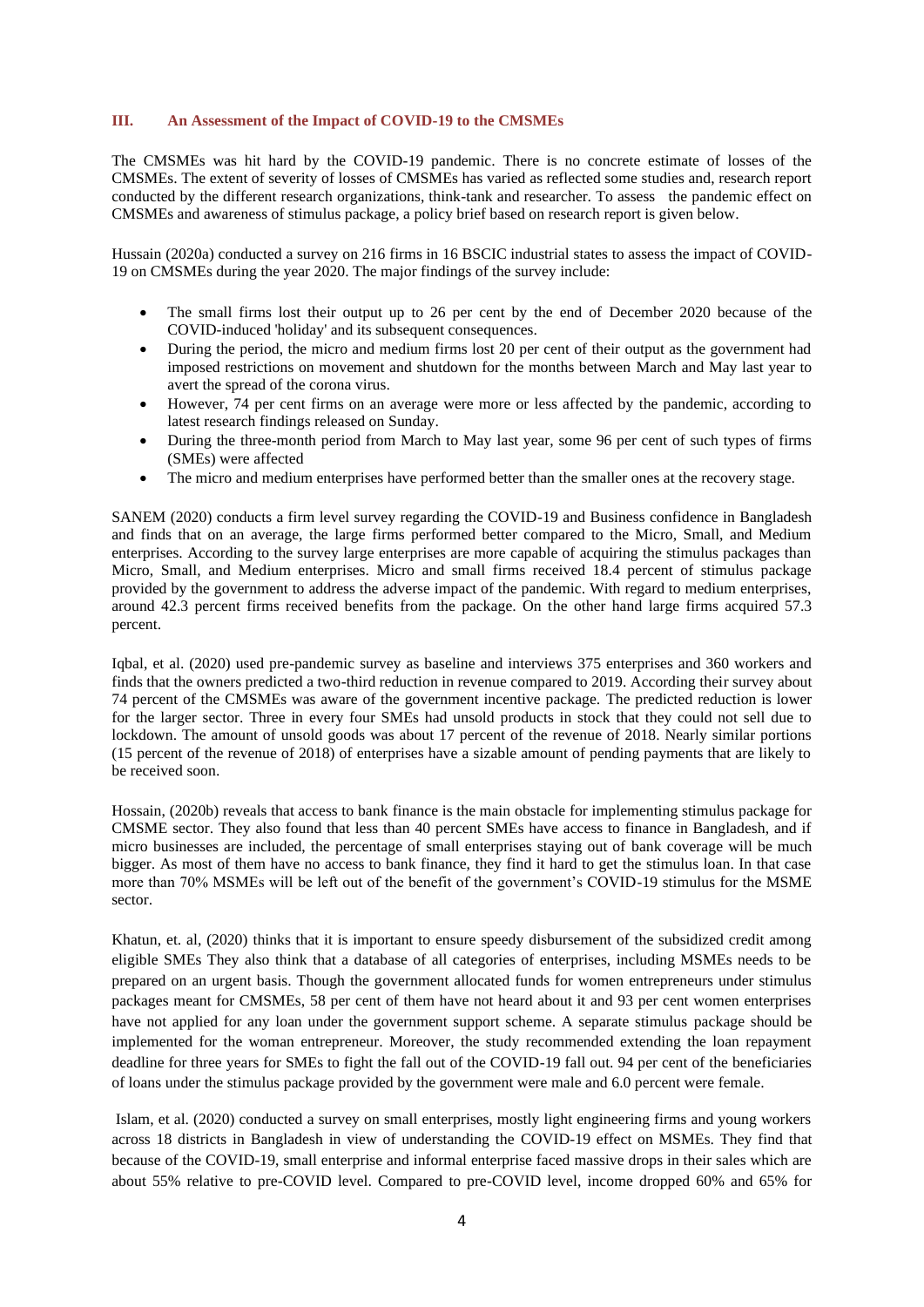male and female, respectively. Income recovery for the male workers is higher, compared to their female counterparts. Female workers are facing a 52% drop in income after the end of the lockdown and their income recovery is very poor. The study finds that lockdown measures caused the majority of small enterprises shut down, and during the early period of relaxation the lockdown, one third of the enterprises were operating at limited capacity. Survey shows that 63 % know (17% know how to get the support) about the Govt. initiative and 81 % reported that it is quite difficult to get the support. Survey also shows that 31% applied for the support and 1 owner received the support. Moreover, proper maintaining of data infrastructure is needed for further implementation of policies.

PRI (2019) conducted a study for understanding the access to finance for SME and its impact on job creation. The major findings of the study are:

- 7% employment growth in all sample enterprises from inception to 2019
- Female-owned sample businesses led employment growth at 146.2 %
- The largest employment growth was in the service sector 174.2 % followed by manufacturing sector 131 %

The key issues of the above studies and surveys include the situation faced by the CMSMEs after the COVID-19 fallout. Loss of output of most of the firms, slow recovery of the smaller firms, revenue reduction due to shrunken demand, pending payments, widened income gap across gender, access to bank finance difficulties, concentration of stimulus packages to the larger firms, and most importantly the lack of a proper database of all categories of enterprises are the key findings of those above studies. It is observed that the CMSMEs have been most affected during the first wave of COVID-19 and also afterwards; their challenges continued as Bangladesh suffers from the ongoing second wave of the pandemic.

#### **IV. Policy Measures for CMSMEs in Response to the COVID-19 Pandemic Fallout**

**Stimulus Packages:** The Government has responded with a hefty stimulus package of BDT 1.28 trillion (US\$ 14.6 billion) to recover the economic shock from the COVID-19 pandemic fallout. Of this package BDT 200 billion working capital has been allocated to the CMSMEs sector to revitalize CMSMEs from pandemic adversity. This fund has been implemented through commercial bank with concessional interest rates at 9.0 percent. Out of these rates, entrepreneur will pay only 4 percent and government will give 5 percent as subsidy to the commercial banks. The package has been extended till 30 June, 2021 because about 72.31 percent of the total target has been implemented up to 31 March, 2021 (SMESDP Circular No-3, April 12, 2021).

Besides the stimulus package for CMSMEs, Bangladesh Bank has undertaken various policies/ initiatives in line with its existing ones for expanding credit facilities and easy accessing to credit of CMSMEs. These policies are very pragmatic and help CMSMEs to mitigate their distress faced by the COVID-19 pandemic.

**Refinance:** Since Commercial banks are implementing stimulus package of CMSMEs, Bangladesh Bank formed a revolving refinance scheme of BDT-100 billion from its own source for commercial banks for providing the working capital disbursements to the entrepreneurs with effect from 26 April 2020. The validity period of this fund is three years.

**Start-up Fund:** Bangladesh Bank has established five-year revolving refinance Fund titled 'Start-up Fund' amounting BDT 5 billion for commercial banks for disabusing loan to start-up entrepreneurs/ innovative initiatives. This sector is promising for creating self employment opportunities for youth and to create new entrepreneurs' (SMESDP Circular No-4, April 19, 2021).

Bangladesh Bank has also instructed to the scheduled banks to form start-up fund for 5-year tenure by transferring one (1) percent of the yearly operating profit from 2021 to 2025. The banks will disabuse loan to the start-up entrepreneurs' from this fund with maximum 4 percent rate interest. Out of the fund 10 percent loan will be disbursed to the start up women entrepreneurs' (SMESDP Circular No-5, April 26, 2021).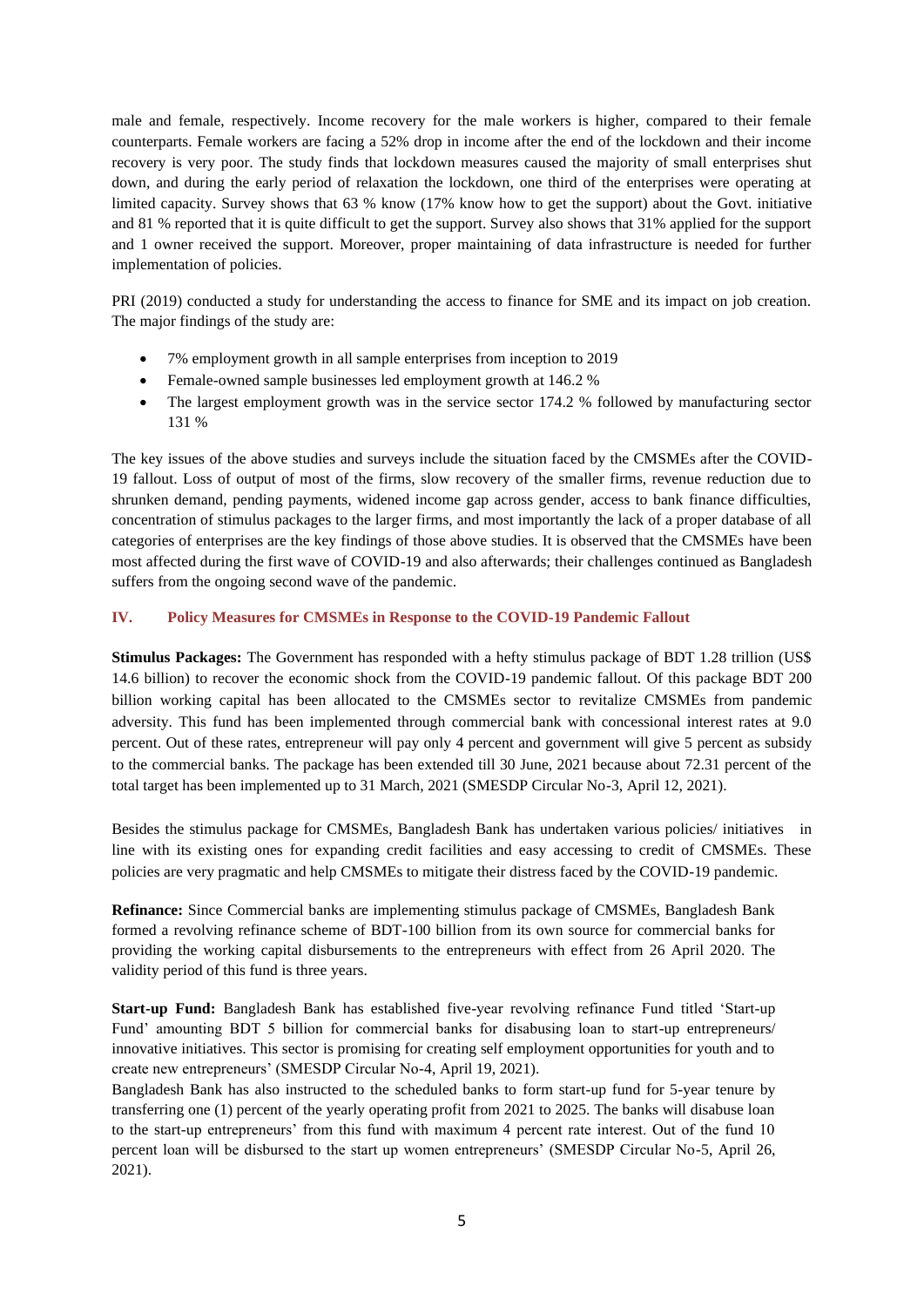**Credit Guarantee Scheme:** BB has undertaken the Credit Guarantee Scheme (CGS) policies and already initiated a CGS of BDT 20 billion to encourage commercial banks to provide loans to micro, cottage and small enterprises.

Priority to the Women Entrepreneurs in CGS: Regarding Policy of Credit Guarantee Scheme for Cottage, Micro and Small Enterprises (CMSE), women-owned Cottage, Micro and Small Enterprises (CMSE) will get priority to obtain CGS facility. Under the said instruction to ensure collateral free loan/investment for Women-owned Cottage, Micro and Small Enterprises (CMSE), henceforth the participatory financier institutions (PFIs) have to earmark at least 5% (five percent) of their Portfolio Guarantee Limit (PGL) ( SMESPD Circular No. 05, May 9, 2021).

**Waiver of Bank Charge or Fee for Loan Processing of CMSMEs:** Bangladesh Bank has recently revised scheduled bank charge where banks are instructed not to take any charge or fee for loan processing, rescheduling/restructure for CMSMEs (BRPD Circular No. 11, June 10, 2021).

### **The Pertinent Prior Policies of the CMSMEs**

Along with the above policies during COVID-19 pandemic Bangladesh Bank has adopted several credit policies/ schemes/ programmes to flourish and expand CMSME sector from the very beginning. Some pertinent major credit policies are highlighted below:

**Increased credit disbursement target:** Banks are instructed to increase CMSMEs yearly credit disbursement target to 25 percent of the total disbursement by 2024 with minimum 1 percent increment in each year.

**Sector-wise credit distribution target:** To ensure sector-wise distribution of overall SME credit portfolio, a target for at least 40 percent for manufacturing, 25 percent for Service and a maximum ceiling of 35percent for trading has been instructed by Bangladesh Bank to be achieved by all Banks/NBFIs within 2021.

**Special Attention to Small Enterprises:** Banks and NBFIs are instructed to disburse 50 percent of the total CMSME loan to Cottage, Micro and Small sector by 2021.

**Providing Grace Period:** Banks and NBFIs are instructed to provide 03 to 06 months grace period to small enterprise for short to long term loan repayment.

**Cluster Development Policy:** To expedite cluster-based financing to CMSME sector, Banks and NBFIs are advised to formulate a cluster development policy for strengthening existing clusters and developing new clusters.

**SEIP Project for CMSME Sector Employment:** A project has been undertaken named 'Skill for Employment Investment Programme (SEIP)' by the Government with the assistance of Asian Development Bank. Under this programme, as of February 2020, 11, 484 trainees have been trained in different technical courses and out of 11, 246 certified trainers 7,685 have been employed in different SME sectors and 2,283 have become selfemployed. Among them 32 percent were women.

**Forming Women Entrepreneur Development Unit and Dedicated Desk**: Bank and financial institutions are advised to form Women Entrepreneurs Development unit and Dedicated Desk in the regional offices including the head office of banks and financial Institutions and arrange necessary training facilities for women entrepreneurs Bangladesh Bank has allocated 15 percent of total refinancing scheme for women entrepreneurs and necessary instructions have been given to the banks and financial institutions to provide this loan(SMESPD Circular NO. 02, September 05, 2019)**.**.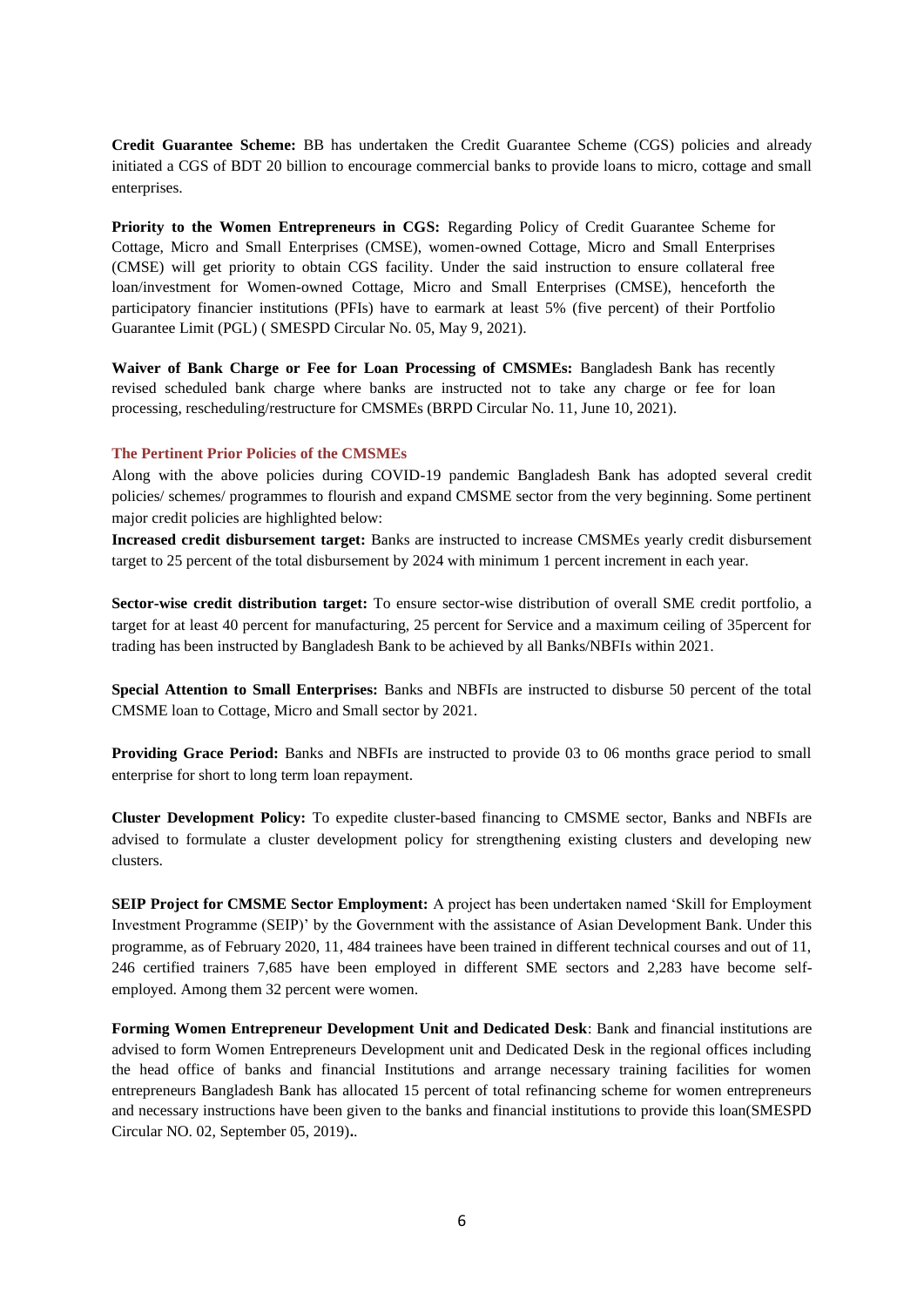**Group based loan disbursement:** Women entrepreneurs in cottage and micro sector have been given a policy of disbursing group based loans of minimum BDT 50000 or above.

**Collateral:** Lack of collateral is one of the major obstacles for CMSME sector. To address this BB has introduced collateral free credit facilities for CMSMEs up to BDT 1 million which can be increased up to BDT 2.5 million upon personal guarantee.

**Rate of Interest on CMSME Credit:** Although the operating costs of the financial institutions are high for the small entrepreneurs BB has instructed the financial institutions to keep the interest rate for CMSMEs within a tolerable level. As for this BB is providing refinance facility to financial institutions at bank rate (at present 4 percent) in CMSME sector. The fund obtained at bank rate through BB refinance window should be disbursed at bank rate plus not more than 5 percent interest rate to the client level. Moreover, Bangladesh Bank has instructed all the scheduled banks that in all categories of unclassified loans/investments but credit card, the maximum rate of interest/profit is set at 9 percent (Bangladesh Bank. BRPD Circular No-3, February 24, 2021).

**The ongoing refinance Schemes of Bangladesh Bank for CMSMEs:** To expand access to finance for CMSMEs several refinance schemes have been introduced before the on-set of COVID-19 which has been facilitated CMSMEs access to credit. A brief description is given in Table 4.

### **Table: 4 Refinance Schemes of BB for the CMSMEs**

|    | Name of Fund                                                                | Size of Fund (In<br>billion BDT) |
|----|-----------------------------------------------------------------------------|----------------------------------|
|    | Refinance Scheme for New Entrepreneur in Cottage, Micro, and Small          |                                  |
|    | Enterprise Sector.                                                          | 0.5                              |
| 2. | Refinance Scheme for Setting up Agro-based Product Processing Industries in | 7.0                              |
|    | Rural Area                                                                  |                                  |
| 3. | <b>Small Enterprise Refinance Scheme</b>                                    | 8.5                              |
| 4. | Refinance Scheme for Shariah Based financing in Agro-based Industry, Small  | Initially 3.75 billion           |
|    | Entrepreneurs and New Entrepreneurs in Cottage, Micro and Small Enterprise  | At present 1.25                  |
|    | Sector                                                                      | billion                          |
|    | 0.0100000011101                                                             |                                  |

Source: SMESPD, Bangladesh Bank.

### **V. Trends in Credit disbarment in the CMSMEs**

### **A. Credit disbursement by Banks and NBFIs**

Available data show that banks and NBFIs disbursed about BDT 14.74 billion to 93919 beneficiaries of CMSMEs till May 2021 under the stimulus package which was 73.70 percent of the package. Out of the total loan disbursement BDT 7.44 billion (50.47 percent) loans disbursed to 5252 women entrepreneurs (Table 5).

In line with stimulus packages, BB has strengthened its loan disbursement and refinances under CMSME credit policies. During the on –set of COVID-19 , loan disbursement of CMSMEs slowed in first two quarters due to national lock down of more than two months during the second quarter of 2020. Afterwards, business activities started to opening and loan disbursement also started to increase since Q3 of 2020. Total loan disbursement of BDT 1534.96 billion went to 785858 entrepreneurs in 2020 compared to BDT1679.70 billion and 774122 entrepreneurs respectively in 2019 (Table 6). The highest share of disbursed loan went to the small enterprises which accounts for 57.66 percent in 2020 and 60.49 percent in the previous year. Micro and cottage enterprises received 12.40 and 0.80 percent share of the total loan disbursement which is higher than the previous year's of 9.82 and 0.76 percent respectively reflecting that the economy is enlivening.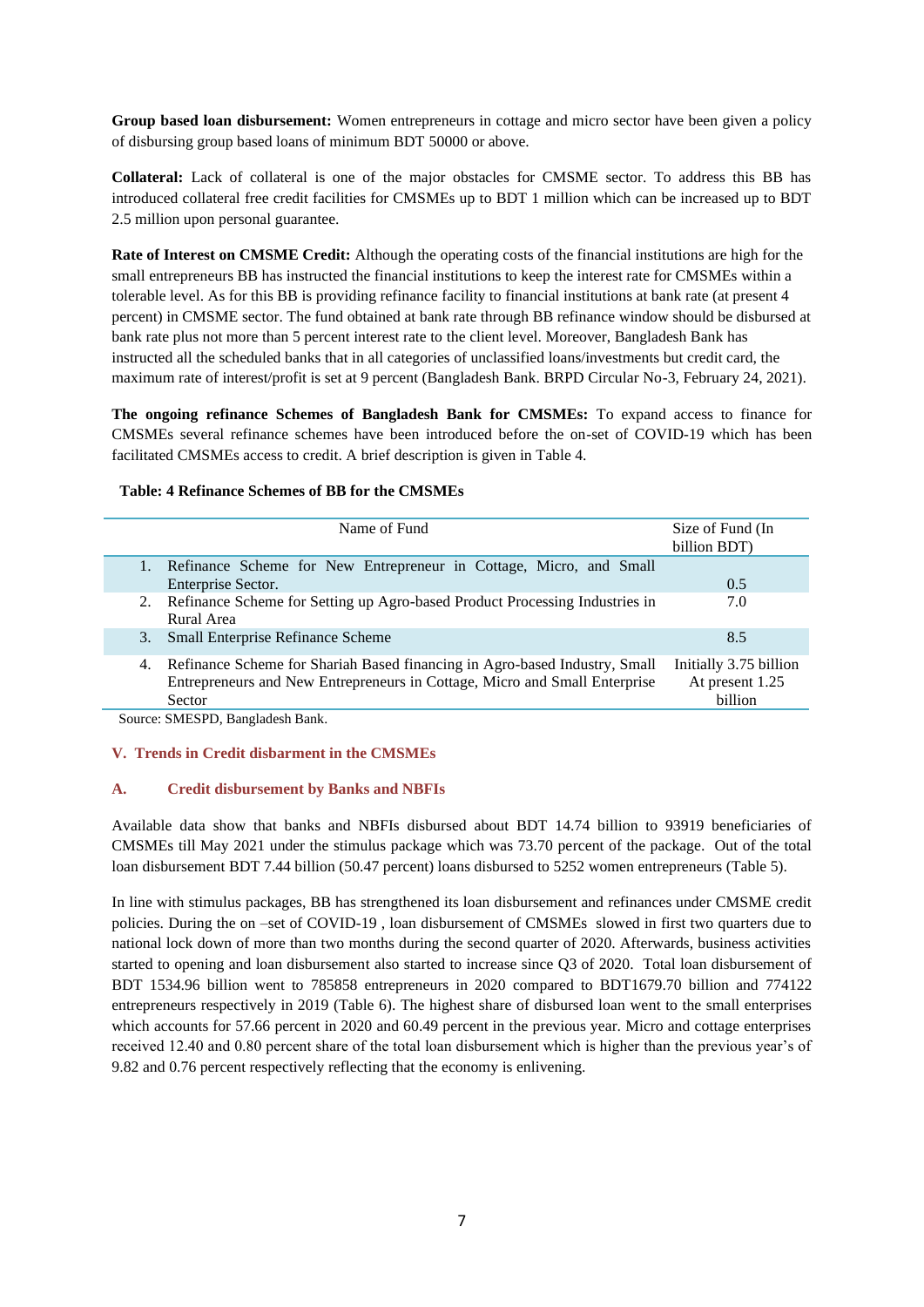| As on                    | Total Amount of<br>Disbursement Under<br>Stimulus Package | Total Amount of<br>Disbursement to Women<br>Entrepreneurs | Total no of<br>Beneficiary<br><b>Entrepreneurs</b> | Total no of<br>Beneficiary Women<br>Entrepreneurs |
|--------------------------|-----------------------------------------------------------|-----------------------------------------------------------|----------------------------------------------------|---------------------------------------------------|
| $Up$ to<br>March<br>2021 | 12.510                                                    | 7.05                                                      | 82815                                              | 4969                                              |
| May<br>2021              | 14.742                                                    | 7.44                                                      | 93919                                              | 5252                                              |

#### **Table: 5 Disbursement Status of BDT 20 billion CMSMEs Stimulus Package** (Amount in billion BDT)

Source: SMESPD, Bangladesh Bank.

## **Table: 6 Category wise Loan Disbursement of CMSMEs** (Amount in billion BDT)

|                                | <b>CMSME</b>    |                         | <b>Cottage Enterprise</b> |                  | <b>Micro Enterprise</b> |                  | <b>Small Enterprise</b> |                  | <b>Medium Enterprise</b> |                  |
|--------------------------------|-----------------|-------------------------|---------------------------|------------------|-------------------------|------------------|-------------------------|------------------|--------------------------|------------------|
|                                | Number<br>of    | <b>Disbursem</b><br>ent | Number<br>of              | Disbursem<br>ent | Number<br>of            | Disbursem<br>ent | Number<br>of            | Disbursem<br>ent | Number<br>of             | Disbursem<br>ent |
|                                | Enterpri<br>ses | Amount                  | Enterpri<br>ses           | Amount           | Enterpri<br>ses         | Amount           | Enterpri<br>ses         | Amount           | Enterpri<br>ses          | Amount           |
| 2019Q1                         | 187506          | 372.87                  | 3242                      | 2.01             | 70298                   | 39.18            | 104355                  | 220.70           | 9611                     | 110.98           |
| 201902                         | 220021          | 431.55                  | 11165                     | 3.75.86          | 81015                   | 44.81            | 116744                  | 260.28           | 11096                    | 122.70           |
| 201903                         | 182099          | 392.90                  | 5500                      | 3.71             | 59559                   | 29.14            | 105730                  | 246.03           | 11310                    | 114.00           |
| 201904                         | 189962          | 486.50                  | 5387                      | 3.32             | 75537                   | 54.05            | 99913                   | 293.85           | 9125                     | 135.28           |
| 2019<br>Yearly<br><b>Total</b> | 774122          | 1679.71                 | 25088                     | 12.75            | 283512                  | 165.03           | 424480                  | 1016.01          | 41041                    | 485.91           |
| 2020Q1                         | 179796          | 377.62                  | 9588                      | 2.40             | 71051                   | 44.57            | 90927                   | 215.64           | 8230                     | 115.01           |
| 2020Q2                         | 139754          | 280.64                  | 8535                      | 2.28             | 52885                   | 30.04            | 69615                   | 156.97           | 8719                     | 91.35            |
| 202003                         | 197700          | 386.89                  | 9942                      | 2.60             | 73247                   | 46.50            | 104075                  | 227.38           | 10436                    | 110.41           |
| 2020Q4                         | 268608          | 489.81                  | 14815                     | 5.04             | 106127                  | 69.20            | 136901                  | 285.05           | 10765                    | 130.51           |
| 2020<br>Yearly<br><b>Total</b> | 785858          | 1534.96                 | 42880                     | 12.31            | 303310                  | 190.32           | 401518                  | 885.05           | 38150                    | 447.29           |

Source: SMESPD, Bangladesh Bank.

#### **Loan Disbursement to New Entrepreneurs**

BB's credit policy for new entrepreneurs spurred the expansion of the CMSME credit coverage which is evident from the loan disbursement to new enterprise data (Table 7). During the pandemic year, 2020 more than 0.1 million new CMSME entrepreneurs were financed which is 5.78 percent higher than the previous year's inclusion of new entrepreneurs. Of the total loan disbursed to new enterprise in 2020, the highest percentage of share (58.97 percent) went to the small industries, followed by the medium industries (21.40 percent), micro enterprises (17.85 percent) and cottage enterprises (1.78 percent).

|  | Table: 7 Status of Loan Disbursements to New Enterprises by Categories (Amount in billion BDT) |  |  |  |  |
|--|------------------------------------------------------------------------------------------------|--|--|--|--|
|--|------------------------------------------------------------------------------------------------|--|--|--|--|

|      | <b>CMSME</b>                          |                                   | Cottage                         |                                   | <b>Micro</b>                           |                                   | Small                           |                                   | <b>Medium</b>                   |                                   |
|------|---------------------------------------|-----------------------------------|---------------------------------|-----------------------------------|----------------------------------------|-----------------------------------|---------------------------------|-----------------------------------|---------------------------------|-----------------------------------|
| Year | Number<br>$\alpha$<br>Enterpri<br>ses | <b>Disburse</b><br>ment<br>amount | Number<br>of<br>Enterpri<br>ses | <b>Disburse</b><br>ment<br>amount | <b>Number</b><br>of<br>Enterpri<br>ses | <b>Disburse</b><br>ment<br>amount | Number<br>of<br>Enterpri<br>ses | <b>Disburse</b><br>ment<br>amount | Number<br>of<br>Enterpris<br>es | <b>Disburse</b><br>ment<br>amount |
| 2019 | 131003                                | 233.24                            | 7781                            | 3.71                              | 47572                                  | 35.18                             | 69947                           | 140.50                            | 5703                            | 53.84                             |
| 2020 | 138572                                | 182.19                            | 14160                           | 3.24                              | 57949                                  | 32.52                             | 62522                           | 107.44                            | 3941                            | 38.99                             |

Source: SMESPD, Bangladesh Bank.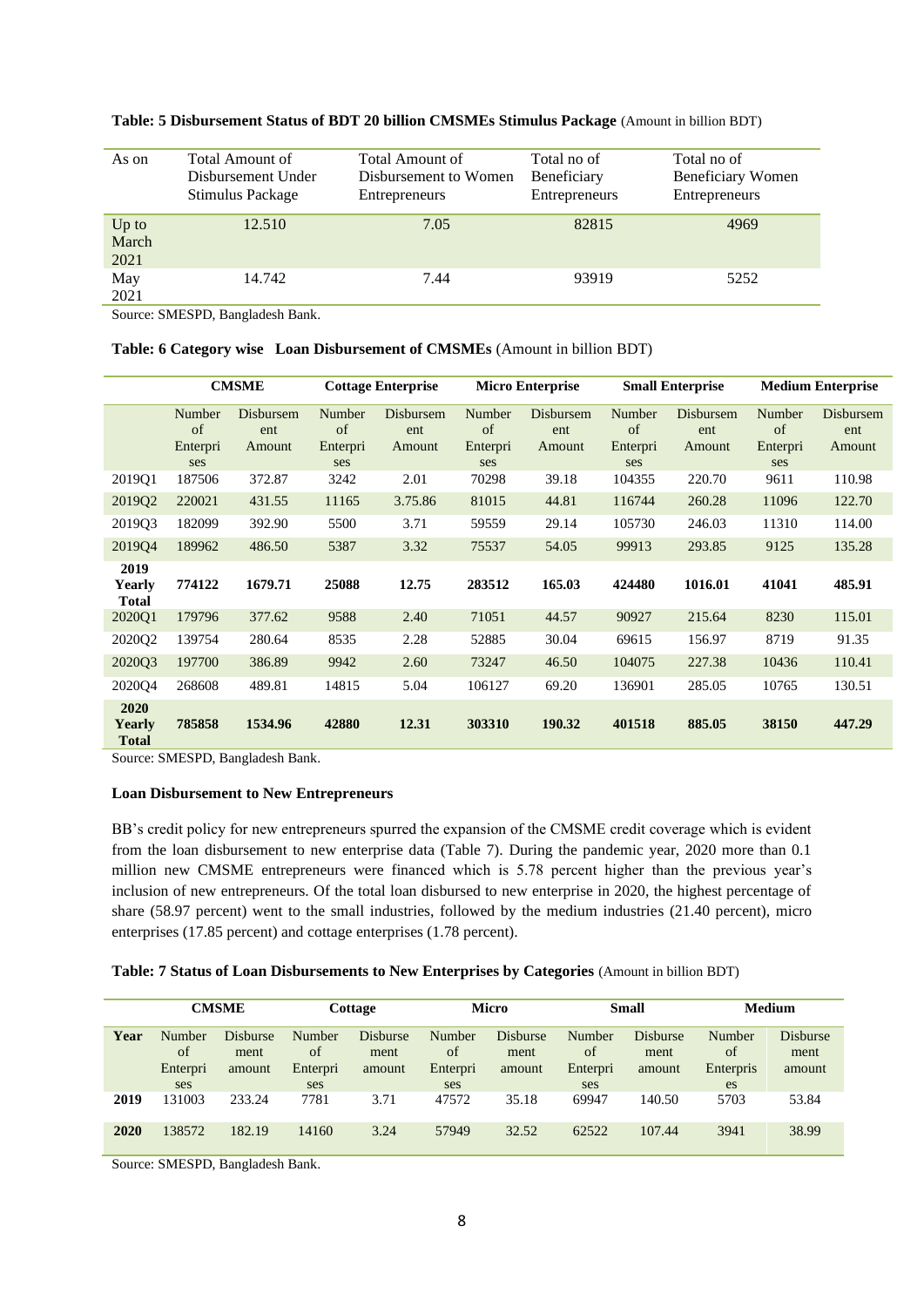### **Refinance Scheme for New Entrepreneurs**

To perk up the CMSMEs in the pandemic situation BB has widened refinance schemes to new entrepreneurs. A total of 644 new entrepreneurs received more than BDT 404 million through BB's refinance scheme which reflects the widening of access to finance for CMSMEs. Moreover, providing 23.3 percent working capital of total loans for small enterprises helped them to smooth running of their businesses.

#### **B. Loan Disbursement by SME Foundation**

The SME foundation also works for the development of CMSME sector of the country. The foundation has been providing necessary support to entrepreneurs doing business under small to medium and cottage industries. Through market expansion and capacity building on various aspects it assists the entrepreneurs to start up and grow their business. By maintaining 26 percent of total beneficiaries for women SMEF contributes to women empowerment. Moreover, under stimulus packages SMEF had been allotted BDT 3 billion to disburse among entrepreneurs (The Daily Star, 08 January, 2021).

#### **VI. Conclusion**

The main objectives of the note were to assess the fallout of the COVID-19 and policy responses of CMSMEs including stimulus packages, loan disbursement, and recovery of the CMSMEs. The analysis suggests that the stimulus package, credit grantee scheme, collateral free loan, concessional interest rate (4 percent), and start-up fund along with the existing credit policies are quite supportive of building resilience of the CMSMEs during the pandemic. Available data show that about 74 percent of stimulus fund have been disbursed to 96 thousand entrepreneurs till May 2021. The activities of the CMSMEs have started to revive from Q3 of 2020 reflected in the loan disbursement amount. The growth of loan increased to cottage, micro and small enterprise in Q4 of 2020 over Q4 of 2019. It is likely that the access to loan by the CMSMEs expand in the coming quarters as broad- based economic activities continue to pick up.